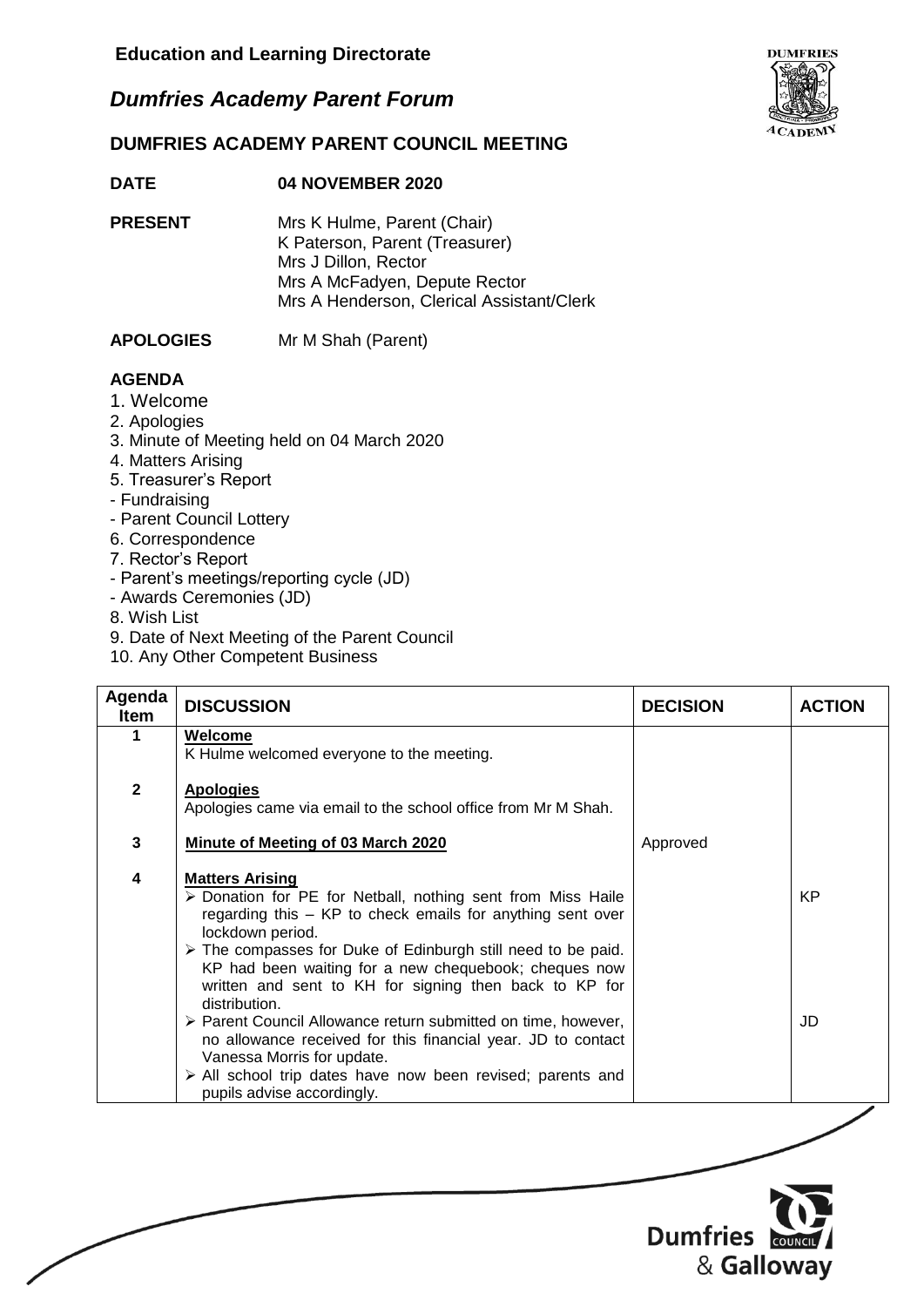## **DUMFRIES ACADEMY PARENT COUNCIL MEETING 04 NOVEMBER 2020 Page 2**

| Agenda<br><b>DISCUSSION</b><br>Item                                                                                                                                                                                                                                                                                                                                                                                                                                                                                                                                                                                                                                                                                                                                                                                                                                                                                                                                                                                                                                                                                                                                                                                                                                                                                                                                                                                                                                                                                                                                                                                                                                                                                                                                                                                                                                                                                                                                                                                                                                                                                                                                                                                                                                                                                                                                                                                                                                                                                                                                                                                                                                                                                                                                                                                                     | <b>DECISION</b> | <b>ACTION</b> |
|-----------------------------------------------------------------------------------------------------------------------------------------------------------------------------------------------------------------------------------------------------------------------------------------------------------------------------------------------------------------------------------------------------------------------------------------------------------------------------------------------------------------------------------------------------------------------------------------------------------------------------------------------------------------------------------------------------------------------------------------------------------------------------------------------------------------------------------------------------------------------------------------------------------------------------------------------------------------------------------------------------------------------------------------------------------------------------------------------------------------------------------------------------------------------------------------------------------------------------------------------------------------------------------------------------------------------------------------------------------------------------------------------------------------------------------------------------------------------------------------------------------------------------------------------------------------------------------------------------------------------------------------------------------------------------------------------------------------------------------------------------------------------------------------------------------------------------------------------------------------------------------------------------------------------------------------------------------------------------------------------------------------------------------------------------------------------------------------------------------------------------------------------------------------------------------------------------------------------------------------------------------------------------------------------------------------------------------------------------------------------------------------------------------------------------------------------------------------------------------------------------------------------------------------------------------------------------------------------------------------------------------------------------------------------------------------------------------------------------------------------------------------------------------------------------------------------------------------|-----------------|---------------|
| 5<br>Treasurer's Report.<br>> Balance as at today is £2255.01. £68 in for Parent Council<br>Lottery but £60 out in winnings.<br>$\triangleright$ Up to date with payments/winnings to end of August including<br>the Duke of Edinburgh, compass payment.<br>> Need to promote the lottery, AM suggested making the sign-<br>up form digital within Microsoft Forms to modernise the<br>approach. KP to look at this.                                                                                                                                                                                                                                                                                                                                                                                                                                                                                                                                                                                                                                                                                                                                                                                                                                                                                                                                                                                                                                                                                                                                                                                                                                                                                                                                                                                                                                                                                                                                                                                                                                                                                                                                                                                                                                                                                                                                                                                                                                                                                                                                                                                                                                                                                                                                                                                                                    |                 | <b>KP</b>     |
| 6<br><b>Correspondence</b><br>There was no further correspondence.                                                                                                                                                                                                                                                                                                                                                                                                                                                                                                                                                                                                                                                                                                                                                                                                                                                                                                                                                                                                                                                                                                                                                                                                                                                                                                                                                                                                                                                                                                                                                                                                                                                                                                                                                                                                                                                                                                                                                                                                                                                                                                                                                                                                                                                                                                                                                                                                                                                                                                                                                                                                                                                                                                                                                                      |                 |               |
| $\overline{7}$<br><b>Rector's Report</b><br>$\triangleright$ A full report was issued to the Parent Forum at the AGM on<br>23 September. A copy of the Head Teacher's Update was<br>issued via SMS and on the School App for Parents on 9<br>October. These documents cover school news for the last<br>academic session and up to the end of Term 1.<br>$\triangleright$ Since returning to school in October, we have been busy. Last<br>week, we were able to finally issue our Certificates to our<br>Senior Award Winners. We were delighted to be able to share<br>the successes and achievements of our winners, who<br>performed exceptionally well given the disruptions to last<br>session. Our virtual ceremony was shared on our<br>communication platforms and was well received.<br>$\triangleright$ We were also able to hold Parents Meetings with Tutors for<br>our S4-6 cohort. We hope these were of benefit to parents<br>and pupils at this early stage in the year. We will share the<br>results of parental surveys with the parent forum once all<br>feedback has been received.<br>> On Monday 2 November, we shared a video which provided<br>information for senior phase pupils to help support them with<br>their learning and study. The second part of the video will be<br>shared next week and this will focus on careers and<br>Further/Higher Education.<br>▶ We revised our criteria for our Junior Awards Ceremonies last<br>session but were unable to carry out the ceremony in June<br>(due to Covid-19). Postponing it has allowed us to refine our<br>criteria to ensure that there are opportunities to recognise<br>achievements in school and contributions to the wider life of<br>the school. We hope to be able to share the virtual ceremony<br>with you next week and to present Certificates to Junior<br>Award Winners shortly afterwards.<br>$\triangleright$ Finally, we have been fortunate to be able to make school as<br>"normal" as possible during the first term back and are<br>continuing to do so. We have had to adapt our ways of<br>working to make sure that pupils and staff can learn<br>productively in a safe environment. We would ask for your<br>continued cooperation in ensuring that we follow NHS and<br>Local Authority Guidance to make sure our school continues<br>to be safe. Whilst we are able to provide masks for pupils, we<br>are unable to keep up with the demand and this puts staff and<br>pupils at risk. I would ask that all parents/carers reinforce the<br>need for all pupils to bring their own mask/face covering to<br>school on a daily basis and to wear it in social areas, when<br>moving around school and in toilets. In the community, pupils<br>must wear masks in shops and on all forms of shared public<br>transport. |                 |               |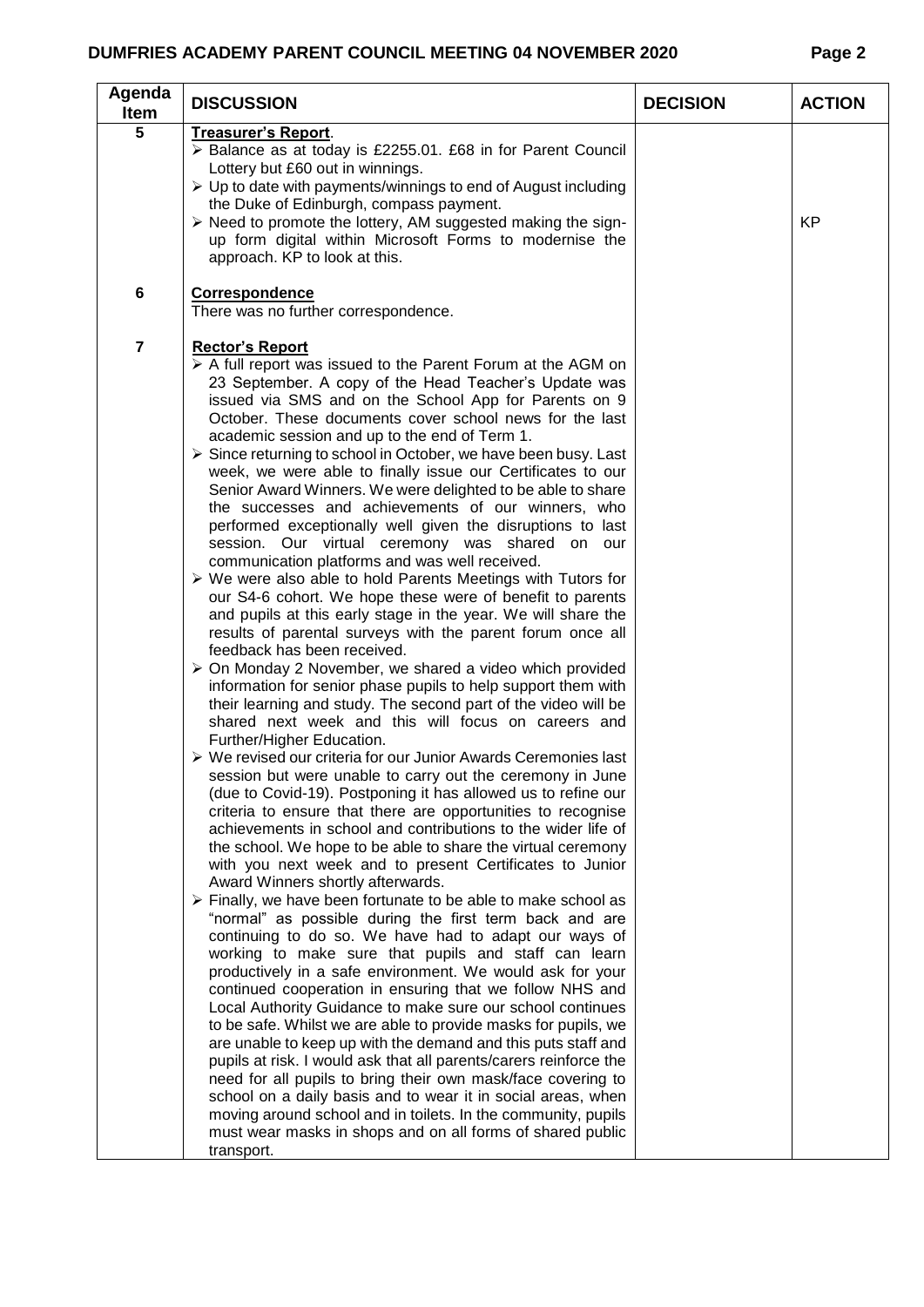### **DUMFRIES ACADEMY PARENT COUNCIL MEETING 04 NOVEMBER 2020**

|--|--|

| Agenda<br><b>Item</b> | <b>DISCUSSION</b>                                                                                                                                                                                                                                                                                                                                                                                                                                                                                                                                                                                                                                                                                                                                                                                                                                                                                                                                                                                                                                                                                                                                                                                                                                                                                                                                                                                                                                                                                                                                                                                                                                                                                                                                                                                                                     | <b>DECISION</b> | <b>ACTION</b> |
|-----------------------|---------------------------------------------------------------------------------------------------------------------------------------------------------------------------------------------------------------------------------------------------------------------------------------------------------------------------------------------------------------------------------------------------------------------------------------------------------------------------------------------------------------------------------------------------------------------------------------------------------------------------------------------------------------------------------------------------------------------------------------------------------------------------------------------------------------------------------------------------------------------------------------------------------------------------------------------------------------------------------------------------------------------------------------------------------------------------------------------------------------------------------------------------------------------------------------------------------------------------------------------------------------------------------------------------------------------------------------------------------------------------------------------------------------------------------------------------------------------------------------------------------------------------------------------------------------------------------------------------------------------------------------------------------------------------------------------------------------------------------------------------------------------------------------------------------------------------------------|-----------------|---------------|
| 10                    | <b>Wish List</b><br>$\triangleright$ JD asked if it would be possible for the Parent Council to<br>support the school in relation to face coverings. A large<br>number of pupils are coming to the School Office daily for a<br>face covering. Proposed that school snoods be purchased<br>with the possibility of the Parent Council subsiding cost to<br>pupils. Parent Council happy to subsidise, with the possibility<br>of fully funding some for pupils who may struggle to purchase.<br>JD to circulate survey to pupils to see what the up take would<br>be on wearing snoods.<br>$\triangleright$ It was also noted that the School Enterprise Group is<br>considering face coverings as one of their products.<br>$\triangleright$ JD to forward KH email from Sheri Murray for Wish List for<br>Arts and Creativity.                                                                                                                                                                                                                                                                                                                                                                                                                                                                                                                                                                                                                                                                                                                                                                                                                                                                                                                                                                                                      |                 | JD<br>JD      |
|                       | <b>Date of Next Meeting</b><br>The next meeting of Dumfries Academy Parent Council<br>scheduled for Thursday 28 January 2021.                                                                                                                                                                                                                                                                                                                                                                                                                                                                                                                                                                                                                                                                                                                                                                                                                                                                                                                                                                                                                                                                                                                                                                                                                                                                                                                                                                                                                                                                                                                                                                                                                                                                                                         |                 |               |
|                       | <b>Any other Competent Business</b><br>PE<br>$\triangleright$ KH advised that some P7 parents are currently discussing PE<br>facilities/activities available at Dumfries Academy, which<br>could be affecting choice of secondary school.<br>$\triangleright$ Due to current circumstances, JD advised indoor PE could<br>not take place at the beginning although had been included<br>in the original risk assessment.<br>> Outdoor areas are now being used including King George V.<br>$\triangleright$ Authority is currently looking at Loreburn Hall as a possible<br>PE facility for Dumfries Academy. However, this has now<br>been taken off the table.<br>Indoor PE can now take place however facilities at Dumfries<br>➤<br>Academy are poor; the old gym isn't suitable for lessons and<br>the games hall flooring is in need of repair.<br>$\triangleright$ JD is meeting with L Foss and colleagues on Monday 9.11.20<br>at 2pm to consider other options for Dumfries Academy. KH<br>intimated she would like to attend meeting if available.<br>General<br>$\triangleright$ Bids for DLT Phase 2 have gone been submitted to Scottish<br>Government.<br>$\triangleright$ Christmas Fayre – Parent Council happy to support if it goes<br>ahead. Various options including virtually, or outdoor market<br>type considered. Probably not going to be viable; replace it<br>with a Christmas themed event. Instagram page has been set<br>up for pupil ideas.<br>$\triangleright$ JD advised parents' meetings to continue as per the schedule<br>with evaluation forms issued to parents for feedback.<br>$\triangleright$ Parent Council member advised that there was an error in the<br>certificate received by her child. This had already been noted<br>in school; certificate will be re-issued in due course. |                 |               |